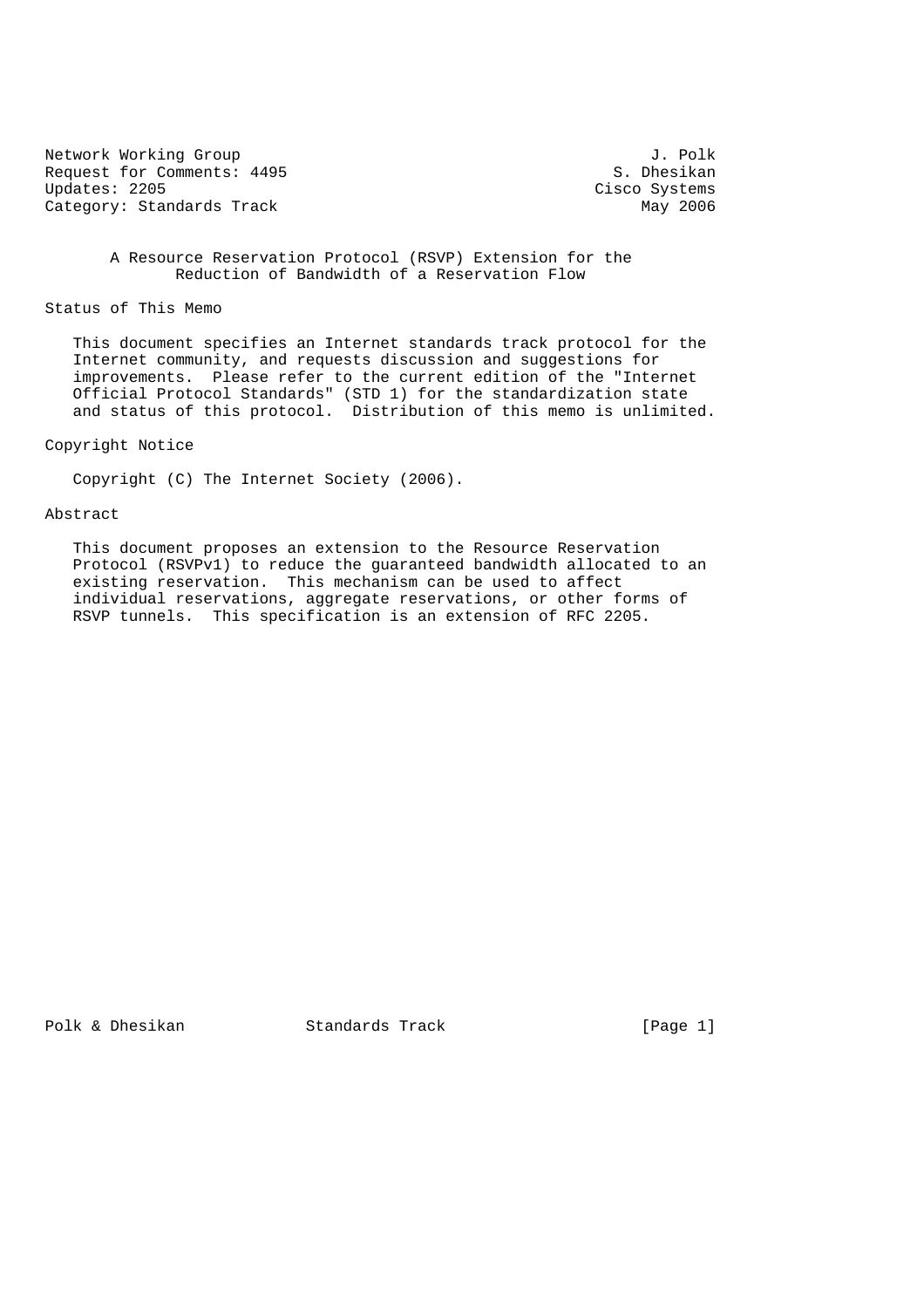# Table of Contents

|              | Conventions Used in This Document 4                 |
|--------------|-----------------------------------------------------|
| 2.1          | Individual Reservation Reduction Scenario 4         |
|              |                                                     |
|              | 3.1. RSVP Aggregation Reduction Scenario 8          |
|              |                                                     |
|              |                                                     |
|              | 5.1. Partial Preemption Error Code 11               |
|              |                                                     |
|              | 5.3. Individual Reservation Flow Reduction 11       |
|              | 5.4. Aggregation Reduction of Individual Flows 12   |
|              | 5.5. RSVP Flow Reduction Involving IPsec Tunnels 12 |
|              | 5.6. Reduction of Multiple Flows at Once 13         |
|              |                                                     |
| $7$ .        |                                                     |
| $\mathsf{R}$ |                                                     |
| 9.           |                                                     |
|              |                                                     |
|              |                                                     |
|              |                                                     |
|              | Appendix A. Walking through the Solution 17         |

### 1. Introduction

 This document proposes an extension to the Resource Reservation Protocol (RSVP) [1] to allow an existing reservation to be reduced in allocated bandwidth in lieu of tearing that reservation down when some of that reservation's bandwidth is needed for other purposes. Several examples exist in which this mechanism may be utilized.

 The bandwidth allotted to an individual reservation may be reduced due to a variety of reasons such as preemption, etc. In such cases, when the entire bandwidth allocated to a reservation is not required, the reservation need not be torn down. The solution described in this document allows endpoints to negotiate a new (lower) bandwidth that falls at or below the specified new bandwidth maximum allocated by the network. Using a voice session as an example, this indication in RSVP could lead endpoints, using another protocol such as Session Initiation Protocol (SIP) [9], to signal for a lower-bandwidth codec and retain the reservation.

 With RSVP aggregation [2], two aggregate flows with differing priority levels may traverse the same router interface. If that router interface reaches bandwidth capacity and is then asked to establish a new reservation or increase an existing reservation, the

Polk & Dhesikan Standards Track [Page 2]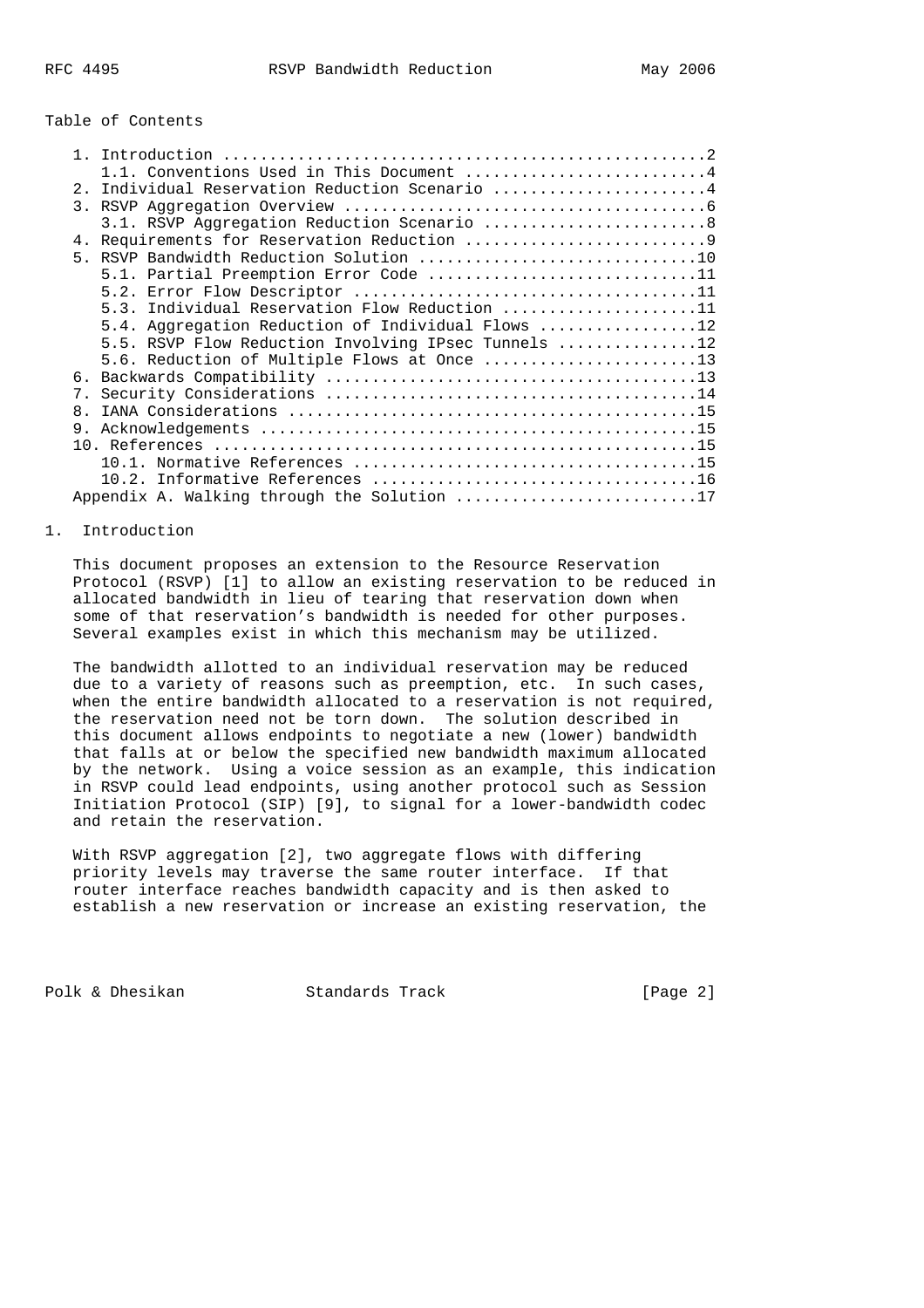router has to make a choice: deny the new request (because all resources have been utilized) or preempt an existing lower-priority reservation to make room for the new or expanded reservation.

 If the flow being preempted is an aggregate of many individual flows, this has greater consequences. While [2] clearly does not terminate all the individual flows if an aggregate is torn down, this event will cause packets to be discarded during aggregate reservation reestablishment. This document describes a method where only the minimum required bandwidth is taken away from the lower-priority aggregated reservation and the entire reservation is not preempted. This has the advantage that only some of the microflows making up the aggregate are affected. Without this extension, all individual flows are affected and the deaggregator will have to attempt the reservation request with a reduced bandwidth.

 RSVP tunnels utilizing IPsec [8] also require an indication that the reservation must be reduced to a certain amount (or less). RSVP aggregation with IPsec tunnels is being defined in [11], which should be able to take advantage of the mechanism created here in this specification.

 Note that when this document refers to a router interface being "full" or "at capacity", this does not imply that all of the bandwidth has been used, but rather that all of the bandwidth available for reservation(s) via RSVP under the applicable policy has been used. Policies for real-time traffic routinely reserve capacity for routing and inelastic applications, and may distinguish between voice, video, and other real-time applications.

 Explicit Congestion Notification (ECN) [10] is an indication that the transmitting endpoint must reduce its transmission. It does not provide sufficient indication to tell the endpoint by how much the reduction should be. Hence the application may have to attempt multiple times before it is able to drop its bandwidth utilization below the available limit. Therefore, while we consider ECN to be very useful for elastic applications, it is not sufficient for the purpose of inelastic application where an indication of bandwidth availability is useful for codec selection.

 Section 2 discusses the individual reservation flow problem, while Section 3 discusses the aggregate reservation flow problem space. Section 4 lists the requirements for this extension. Section 5 details the protocol changes necessary in RSVP to create a reservation reduction indication. And finally, the appendix provides a walk-through example of how this extension modifies RSVP functionality in an aggregate scenario.

Polk & Dhesikan Standards Track [Page 3]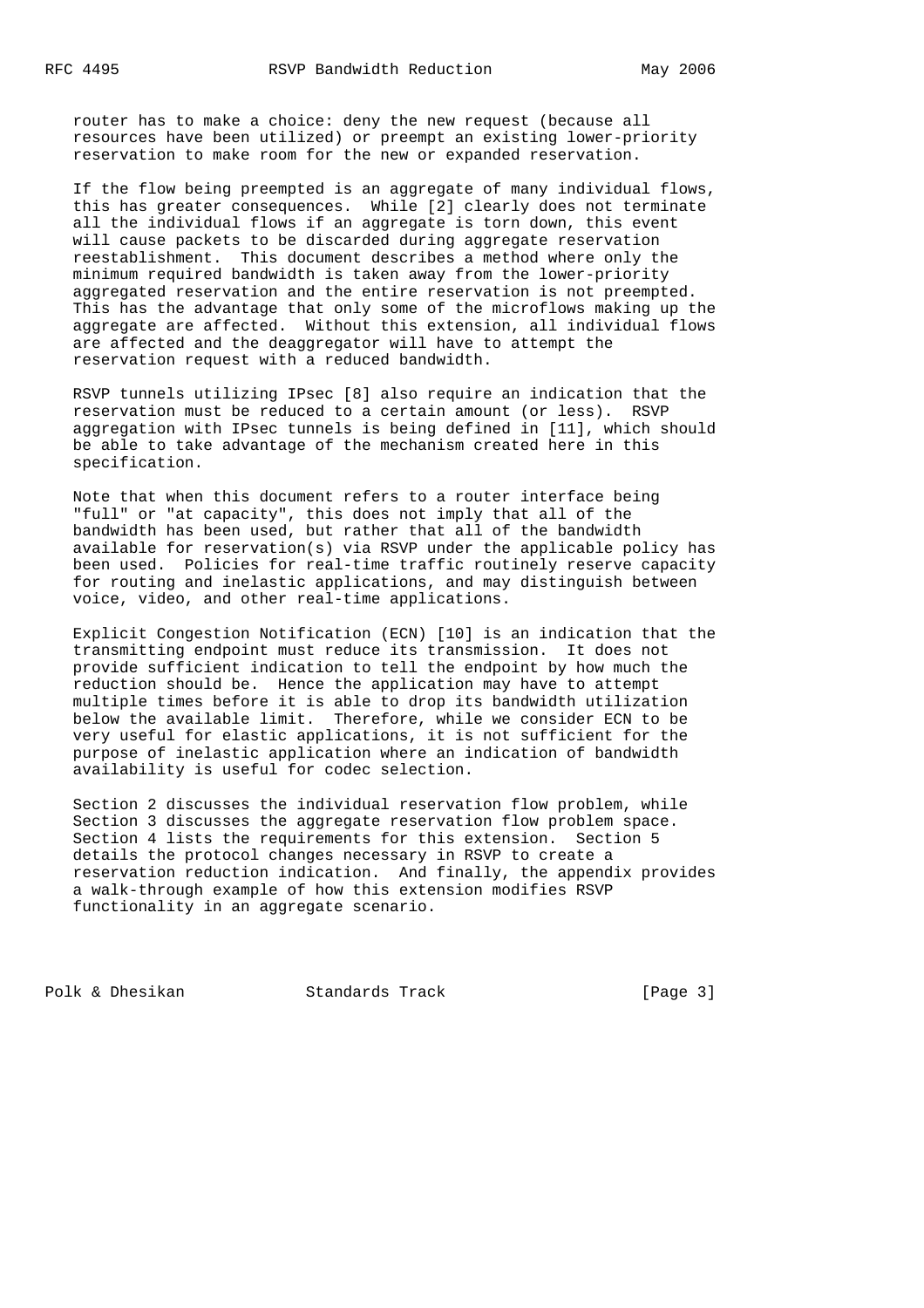This document updates RFC 2205 [1], as this mechanism affects the behaviors of the ResvErr and ResvTear indications defined in that document.

1.1. Conventions Used in This Document

 The key words "MUST", "MUST NOT", "REQUIRED", "SHALL", "SHALL NOT", The key words most , most not , magdings, since , since it ...<br>"SHOULD", "SHOULD NOT", "RECOMMENDED", "MAY", and "OPTIONAL" in this document are to be interpreted as described in [4].

2. Individual Reservation Reduction Scenario

 Figure 1 is a network topology that is used to describe the benefit of bandwidth reduction in an individual reservation.



Figure 1. Simple Reservation Flows

Legend/Rules:

- Flow 1 priority = 300
- Flow 2 priority = 100
- Both flows are shown in the same direction (left to right). Corresponding flows in the reverse direction are not shown for diagram simplicity

 RSVP is a reservation establishment protocol in one direction only. This split-path philosophy is because the routed path from one device to the other in one direction might not be the routed path for communicating between the same two endpoints in the reverse direction. End-systems must request 2 one-way reservations if that is what is needed for a particular application (like voice calls). Please refer to [1] for the details on how this functions. This example only describes the reservation scenario in one direction for simplicity's sake.

 Figure 1 depicts 2 routers (R1 and R2) initially with only one flow (Flow 1). The flows are forwarded from R1 to R2 via Int 2. For this example, let us say that Flow 1 and Flow 2 each require 80 units of bandwidth (such as for the codec G.711 with no silence suppression).

Polk & Dhesikan Standards Track [Page 4]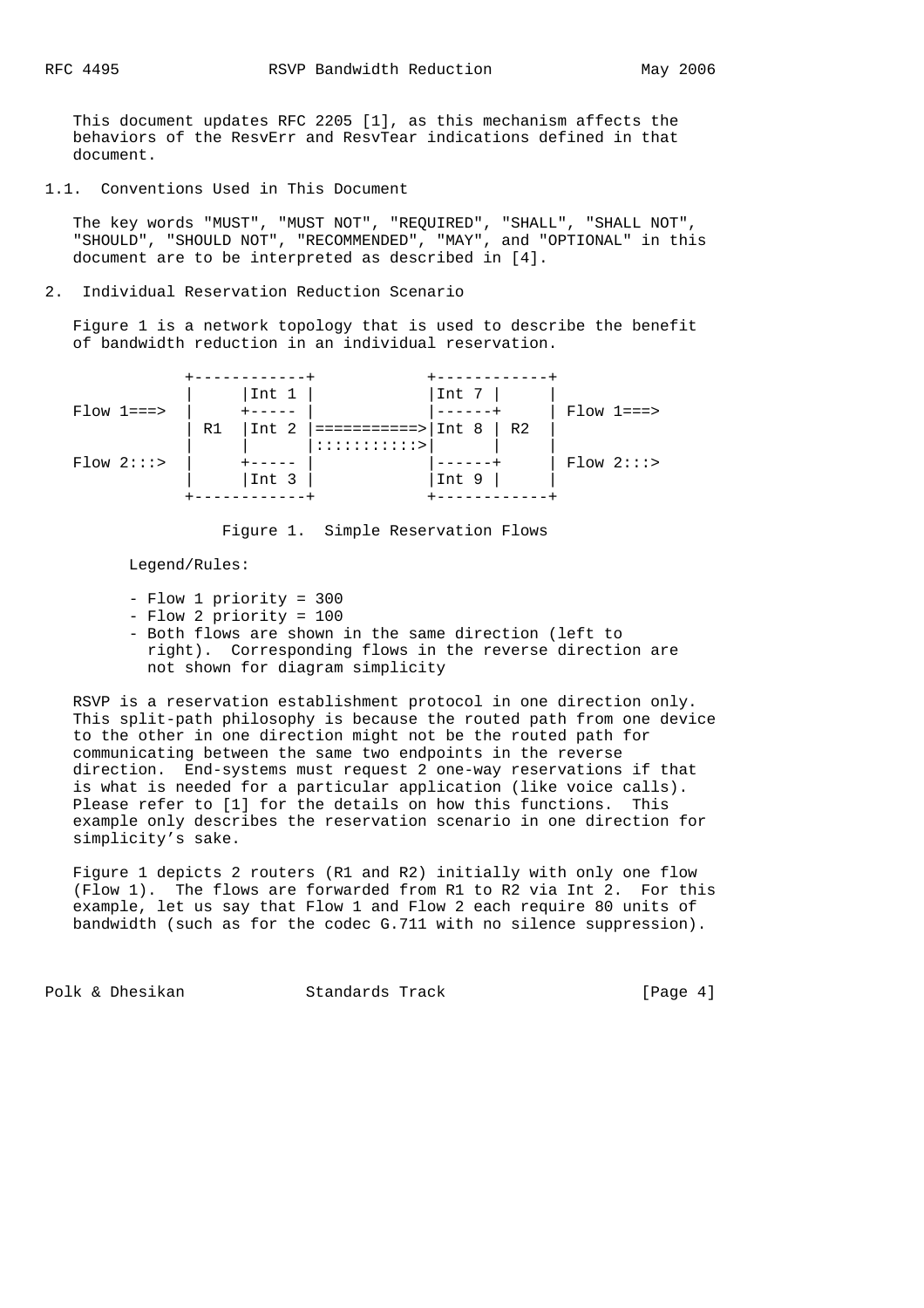Let us also say that the RSVP bandwidth limit for Int 2 of R1 is 100 units.

 As described in [3], a priority indication is established for each flow. In fact, there are two priority indications:

- 1) one to establish the reservation, and
- 2) one to defend the reservation.

 In this example, Flow 1 and Flow 2 have an 'establishing' and a 'defending' priority of 300 and 100, respectively. Flow 2 will have a higher establishing priority than Flow 1 has for its defending priority. This means that when Flow 2 is signaled, and if no bandwidth is available at the interface, Flow 1 will have to relinquish bandwidth in favor of the higher-priority request of Flow 2. The priorities assigned to a reservation are always end-to-end, and not altered by any routers in transit.

 Without the benefit of this specification, Flow 1 will be preempted. This specification makes it possible for the ResvErr message to indicate that 20 units are still available for a reservation to remain up (the interface's 100 units maximum minus Flow 2's 80 units). The reservation initiating node (router or end-system) for Flow 1 has the opportunity to renegotiate (via call signaling) for acceptable parameters within the existing and available bandwidth for the flow (for example, it may decide to change to using a codec such as G.729)

The problems avoided with the partial failure of the flow are:

- Reduced packet loss, which results as Flow 1 attempts to reestablish the reservation for a lower bandwidth.
- Inefficiency caused by multiple attempts until Flow 1 is able to request bandwidth equal to or lower than what is available. If Flow 1 is established with much less than what is available then it leads to inefficient use of available bandwidth.

Polk & Dhesikan Standards Track [Page 5]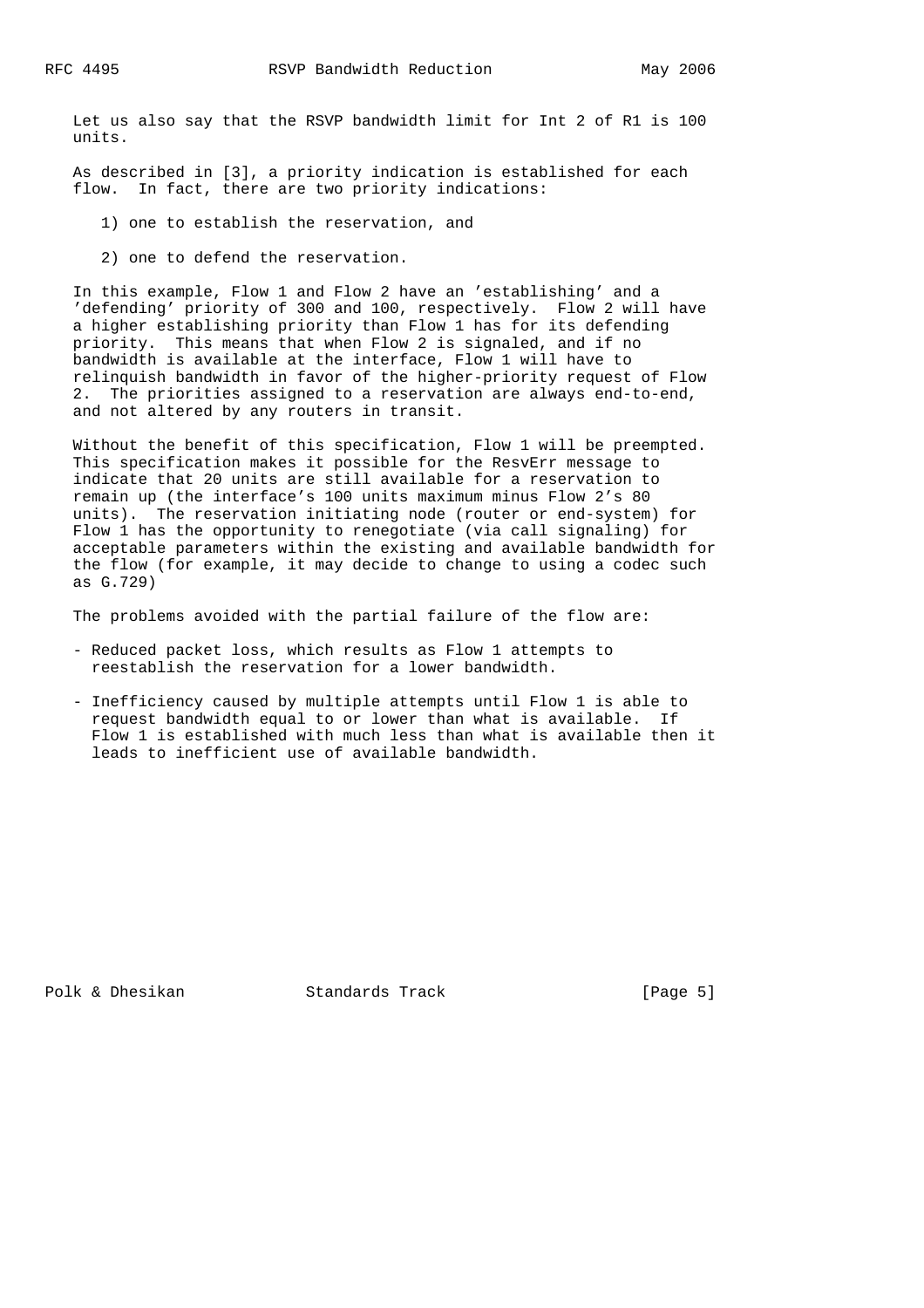# 3. RSVP Aggregation Overview

 The following network overview is to help visualize the concerns that this specification addresses in RSVP aggregates. Figure 2 consists of 10 routers (the boxes) and 11 flows  $(1, 2, 3, 4, 5, 9, A, B, C, D,$  and E). Initially, there will be 5 flows per aggregate (Flow 9 will be introduced to cause the problem we are addressing in this document), with 2 aggregates (X and Y); Flows 1 through 5 in aggregate X and Flows A through E in aggregate Y. These 2 aggregates will cross one router interface utilizing all available capacity (in this example).

 RSVP aggregation (per [2]) is no different from an individual reservation with respect to being unidirectional.

Polk & Dhesikan Standards Track [Page 6]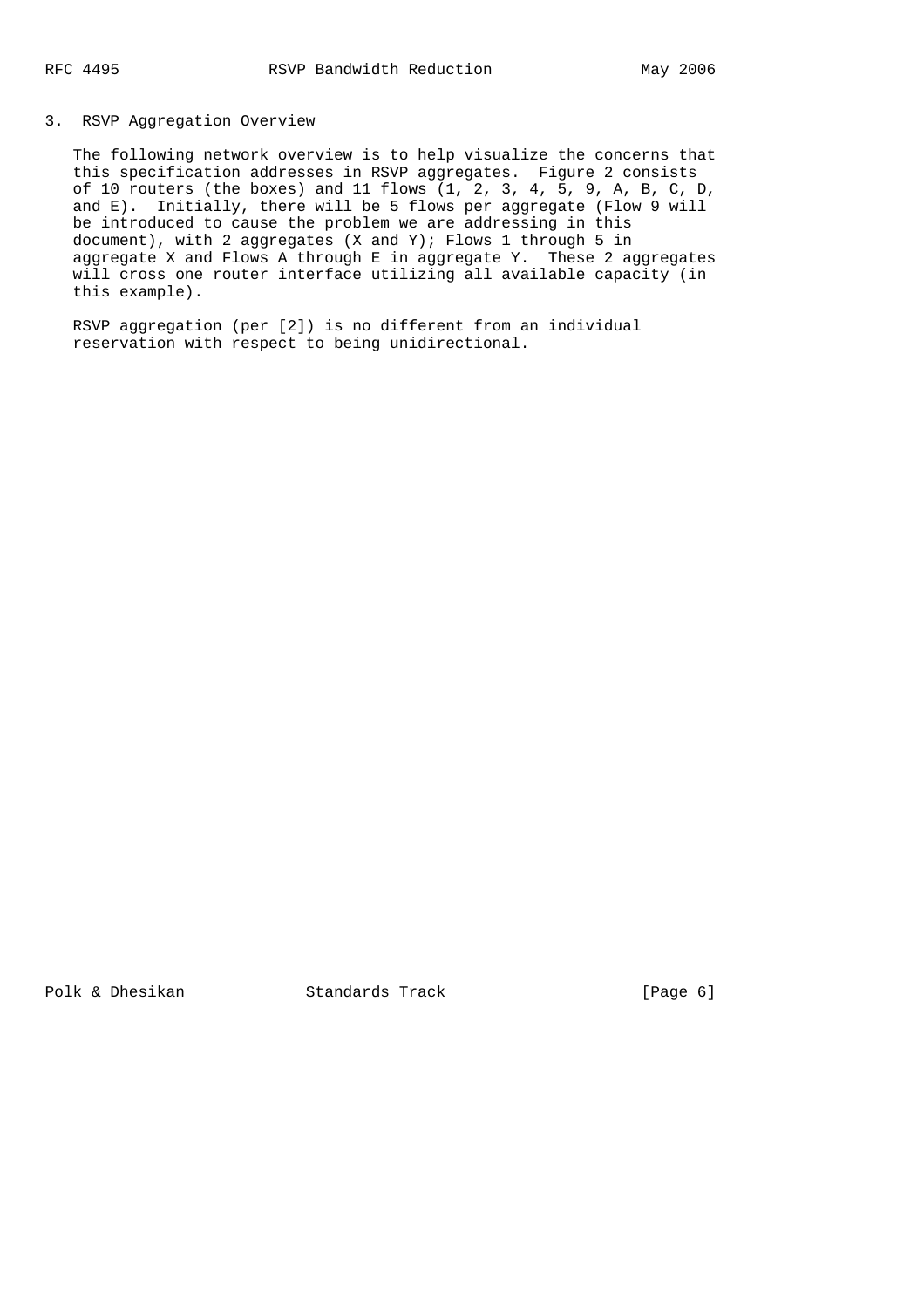

Legend/Rules:

- Aggregate X priority = 100
- Aggregate Y priority = 200
- All boxes are routers
- Both aggregates are shown in the same direction (left to right). Corresponding aggregates in the reverse direction are not shown for diagram simplicity.

Polk & Dhesikan Standards Track [Page 7]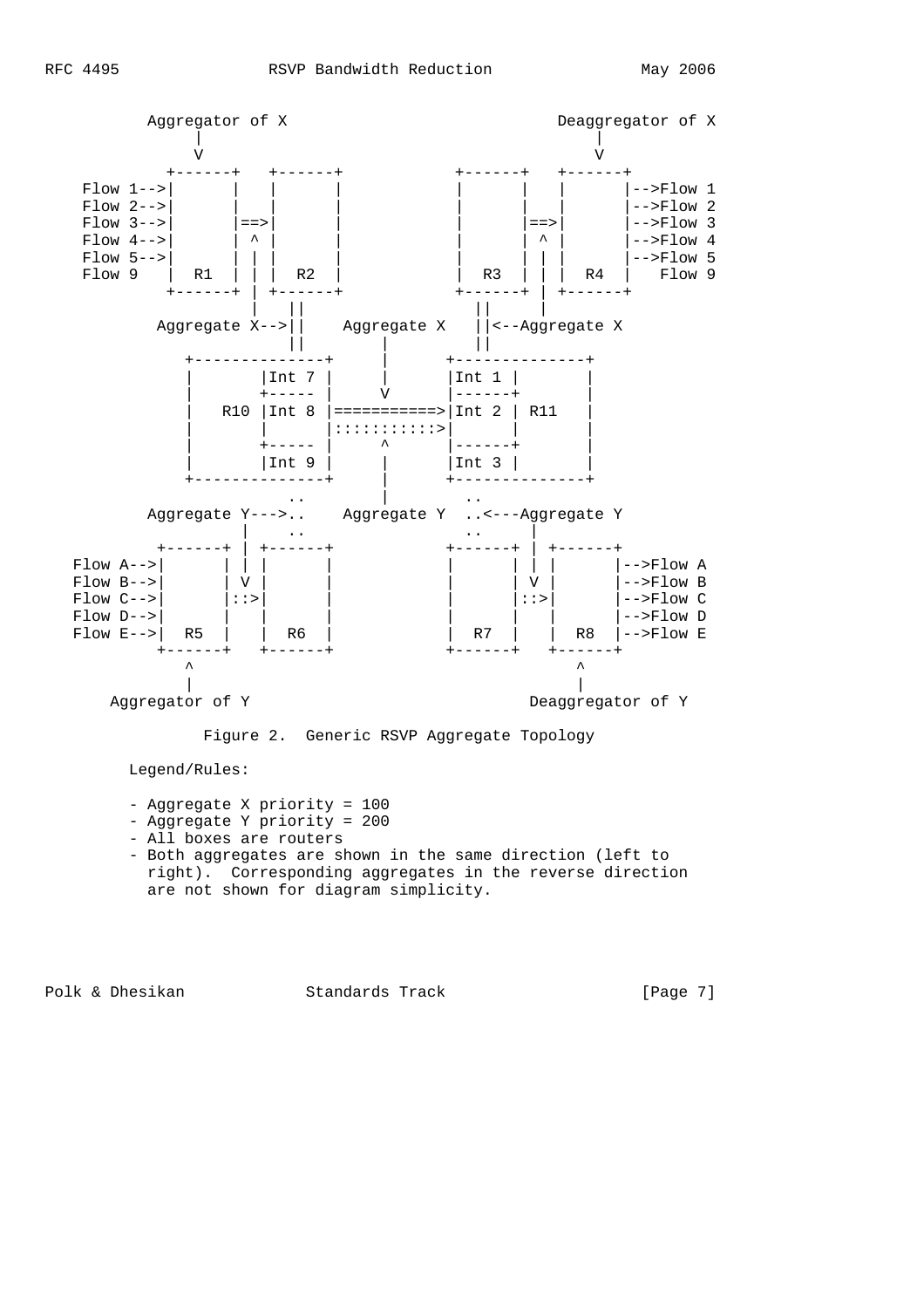The path for aggregate X is:

 $R1$  =>  $R2$  =>  $R10$  =>  $R11$  =>  $R3$  =>  $R4$ 

where aggregate X starts in R1, and deaggregates in R4.

Flows 1, 2, 3, 4, 5, and 9 communicate through aggregate A.

The path for aggregate Y is:

R5 ::> R6 ::> R10 ::> R11 ::> R7 ::> R8

where aggregate Y starts in R5, and deaggregates in R8.

Flows A, B, C, D, and E communicate through aggregate B.

 Both aggregates share one leg or physical link: between R10 and R11, thus they share one outbound interface: Int 8 of R10, where contention of resources may exist. That link has an RSVP capacity of 800 kbps. RSVP signaling (messages) is outside the 800 kbps in this example, as is any session signaling protocol like SIP.

## 3.1. RSVP Aggregation Reduction Scenario

 Figure 2 shows an established aggregated reservation (aggregate X) between the routers R1 and R4. This aggregated reservation consists of 5 microflows (Flows 1, 2, 3, 4, and 5). For the sake of this discussion, let us assume that each flow represents a voice call and requires 80 kb (such as for the codec G.711 with no silence suppression). Aggregate X request is for 400 kbps (80 kbps \* 5 flows). The priority of the aggregate is derived from the individual microflows that it is made up of. In the simple case, all flows of a single priority are bundled as a single aggregate (another priority level would be in another aggregate, even if traversing the same path through the network). There may be other ways in which the priority of the aggregate is derived, but for this discussion it is sufficient to note that each aggregate contains a priority (both hold and defending priority). The means of deriving the priority is out of scope for this discussion.

 Aggregate Y, in Figure 2, consists of Flows A, B, C, D, and E and requires 400 kbps (80 kbps \* 5 flows), and starts at R5 and ends R8. This means there are two aggregates occupying all 800 kbps of the RSVP capacity.

When Flow 9 is added into aggregate X, this will occupy 80 kbps more than Int 8 on R10 has available (880k offered load vs. 800k capacity) [1] and [2] create a behavior in RSVP to deny the entire aggregate Y

Polk & Dhesikan Standards Track [Page 8]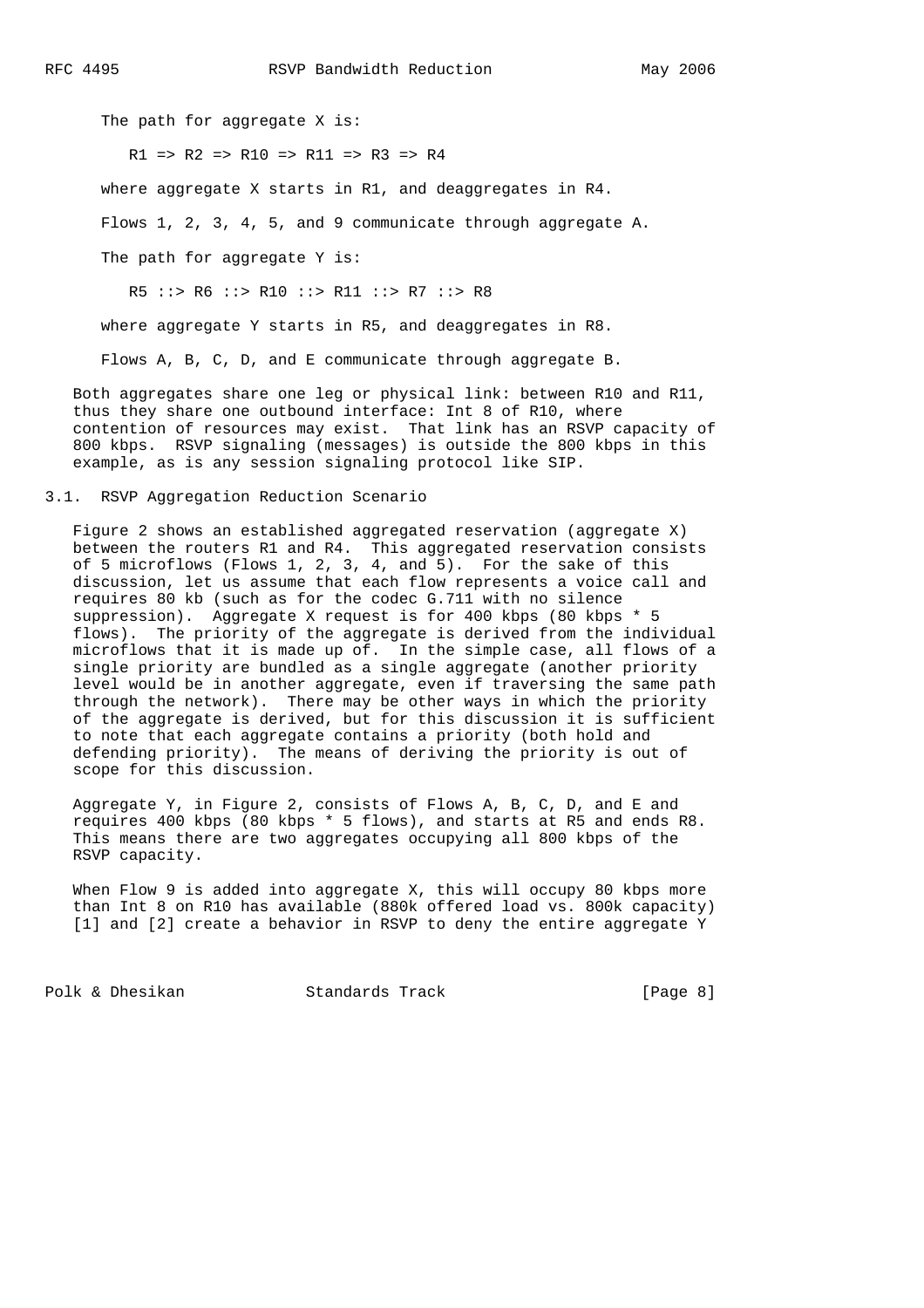and all its individual flows because aggregate X has a higher priority. This situation is where this document focuses its requirements and calls for a solution. There should be some means to signal to all affected routers of aggregate Y that only 80 kbps is needed to accommodate another (higher priority) aggregate. A solution that accomplishes this reduction instead of a failure could:

- reduce significant packet loss of all flows within aggregate Y

 During the re-reservation request period of time no packets will traverse the aggregate until it is reestablished.

 - reduces the chances that the reestablishment of the aggregate will reserve an inefficient amount of bandwidth, causing the likely preemption of more individual flows at the aggregator than would be necessary had the aggregator had more information (that RSVP does not provide at this time)

 During reestablishment of the aggregation in Figure 2 (without any modification to RSVP), R8 would guess at how much bandwidth to ask for in the new RESV message. It could request too much bandwidth, and have to wait for the error that not that much bandwidth was available; it could request too little bandwidth and have that aggregation accepted, but this would mean that more individual flows would need to be preempted outside the aggregate than were necessary, leading to inefficiencies in the opposite direction.

4. Requirements for Reservation Reduction

 The following are the requirements to reduce the bandwidth of a reservation. This applies to both individual and aggregate reservations:

- Req#1 MUST have the ability to differentiate one reservation from another. In the case of aggregates, it MUST distinguish one aggregate from other flows.
- Req#2 MUST have the ability to indicate within an RSVP error message (generated at the router with the congested interface) that a specific reservation (individual or aggregate) is to be reduced in bandwidth.
- Req#3 MUST have the ability to indicate within the same error message the new maximum amount of bandwidth that is available to be utilized within the existing reservation, but no more.

Polk & Dhesikan Standards Track [Page 9]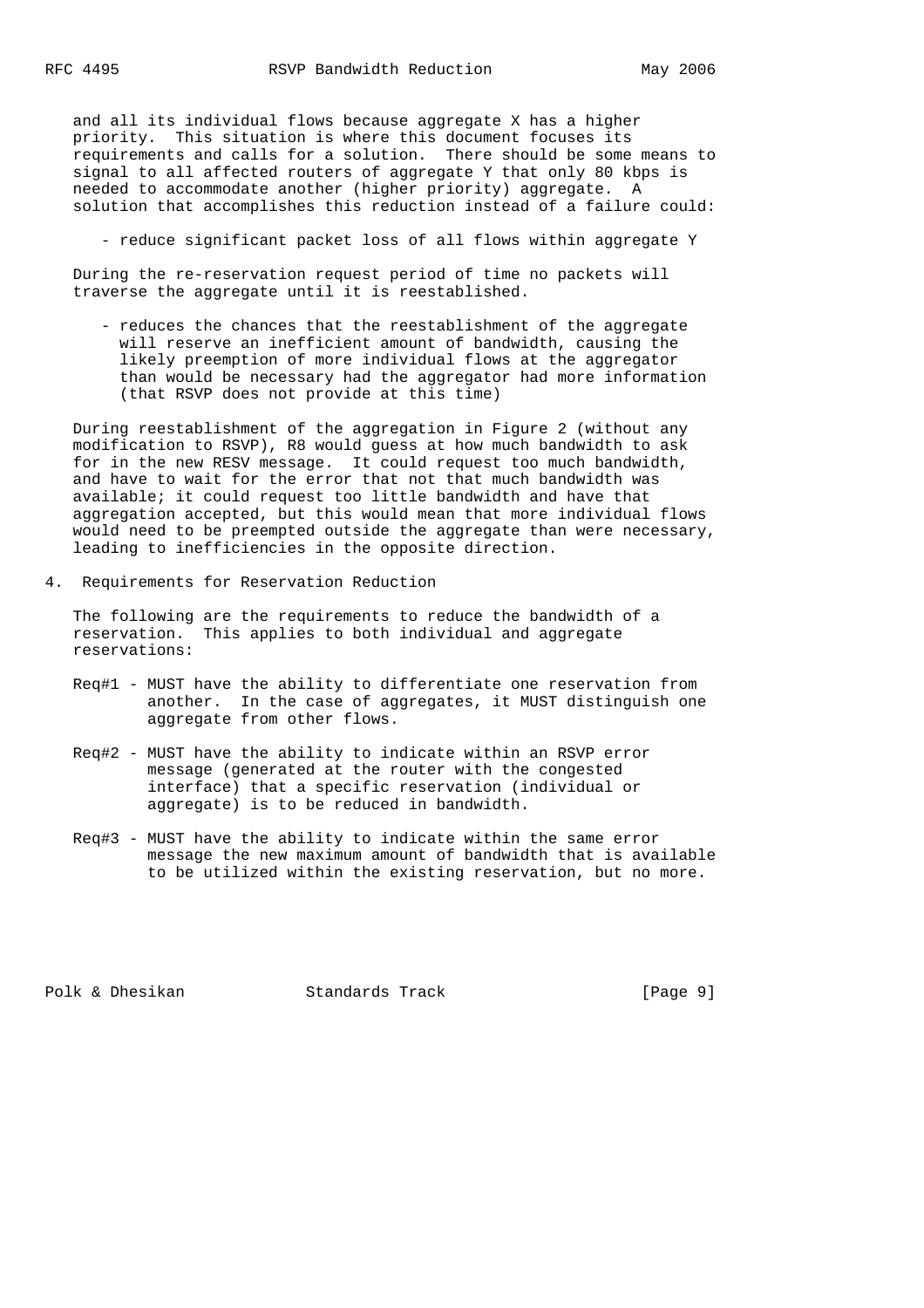Req#4 - MUST NOT produce a case in which retransmitted reduction indications further reduce the bandwidth of a reservation. Any additional reduction in bandwidth for a specified reservation MUST be signaled in a new message.

 RSVP messages are unreliable and can get lost. This specification should not compound any error in the network. If a reduction message were lost, another one needs to be sent. If the receiver ends up receiving two copies to reduce the bandwidth of a reservation by some amount, it is likely the router will reduce the bandwidth by twice the amount that was actually called for. This will be in error.

5. RSVP Bandwidth Reduction Solution

 When a reservation is partially failed, a ResvErr (Reservation Error) message is generated just as it is done currently with preemptions. The ERROR\_SPEC object and the PREEMPTION\_PRI object are included as well. Very few additions/changes are needed to the ResvErr message to support partial preemptions. A new error subcode is required and is defined in Section 5.1. The ERROR\_SPEC object contained in the ResvErr message indicates the flowspec that is reserved. The bandwidth indication in this flowspec SHOULD be less than the original reservation request. This is defined in Section 5.2.

 A comment about RESV messages that do not use reliable transport: This document RECOMMENDS that ResvErr messages be made reliable by implementing mechanisms in [6].

 The current behavior in RSVP requires a ResvTear message to be transmitted upstream when the ResvErr message is transmitted downstream (per [1]). This ResvTear message terminates the reservation in all routers upstream of the router where the failure occurred. This document requires that the ResvTear is only generated when the reservation is to be completely removed. In cases where the reservation is only to be reduced, routers compliant with this specification require that the ResvTear message MUST NOT be sent.

 The appendix has been written to walk through the overall solution to the problems presented in Sections 2 and 3. There is mention of this ResvTear transmission behavior in the appendix.

Polk & Dhesikan Standards Track [Page 10]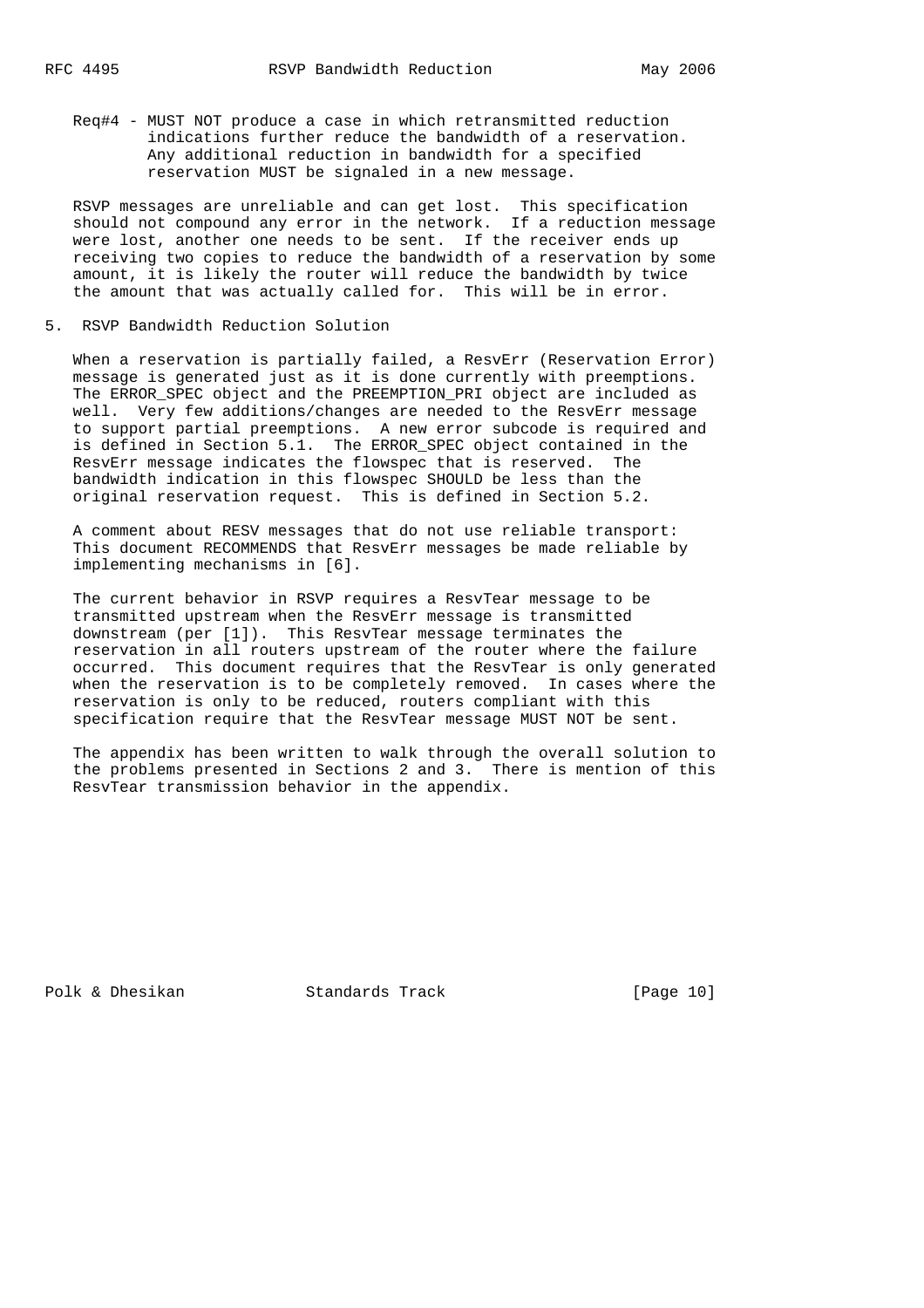### 5.1. Partial Preemption Error Code

 The ResvErr message generated due to preemption includes the ERROR\_SPEC object as well as the PREEMPTION\_PRI object. The format of ERROR\_SPEC objects is defined in [1]. The error code listed in the ERROR\_SPEC object for preemption [5] currently is as follows:

 Errcode = 2 (Policy Control Failure) and ErrSubCode = 5 (ERR\_PREEMPT)

 The following error code is suggested in the ERROR\_SPEC object for partial preemption:

 Errcode = 2 (Policy Control Failure) and ErrSubCode = 102 (ERR\_PARTIAL\_PREEMPT)

 There is also an error code in the PREEMPTION-PRI object. This error code takes a value of 1 to indicate that the admitted flow was preempted [3]. The same error value of 1 may be used for the partial preemption case as well.

# 5.2. Error Flow Descriptor

 The error flow descriptor is defined in [1] and [7]. In the case of partial failure, the flowspec contained in the error flow descriptor indicates the highest average and peak rates that the preempting system can accept in the next RESV message. The deaggregator must reduce its reservation to a number less than or equal to that, whether by changing codecs, dropping reservations, or some other mechanism.

5.3. Individual Reservation Flow Reduction

 When a router requires part of the bandwidth that has been allocated to a reservation be used for another flow, the router engages in the partial reduction of bandwidth as described in this document. The router sends a ResvErr downstream to indicate the partial error with the error code and subcode as described in section 5.1. The flowspec contained in the ResvErr message will be used to indicate the bandwidth that is currently allocated.

The requesting endpoint that receives the ResvErr can then negotiate with the transmitting endpoint to lower the bandwidth requirement (by selecting another lower bandwidth codec, for example). After the negotiations, both endpoints will issue the RSVP PATH and RESV message with the new, lowered bandwidth.

Polk & Dhesikan Standards Track [Page 11]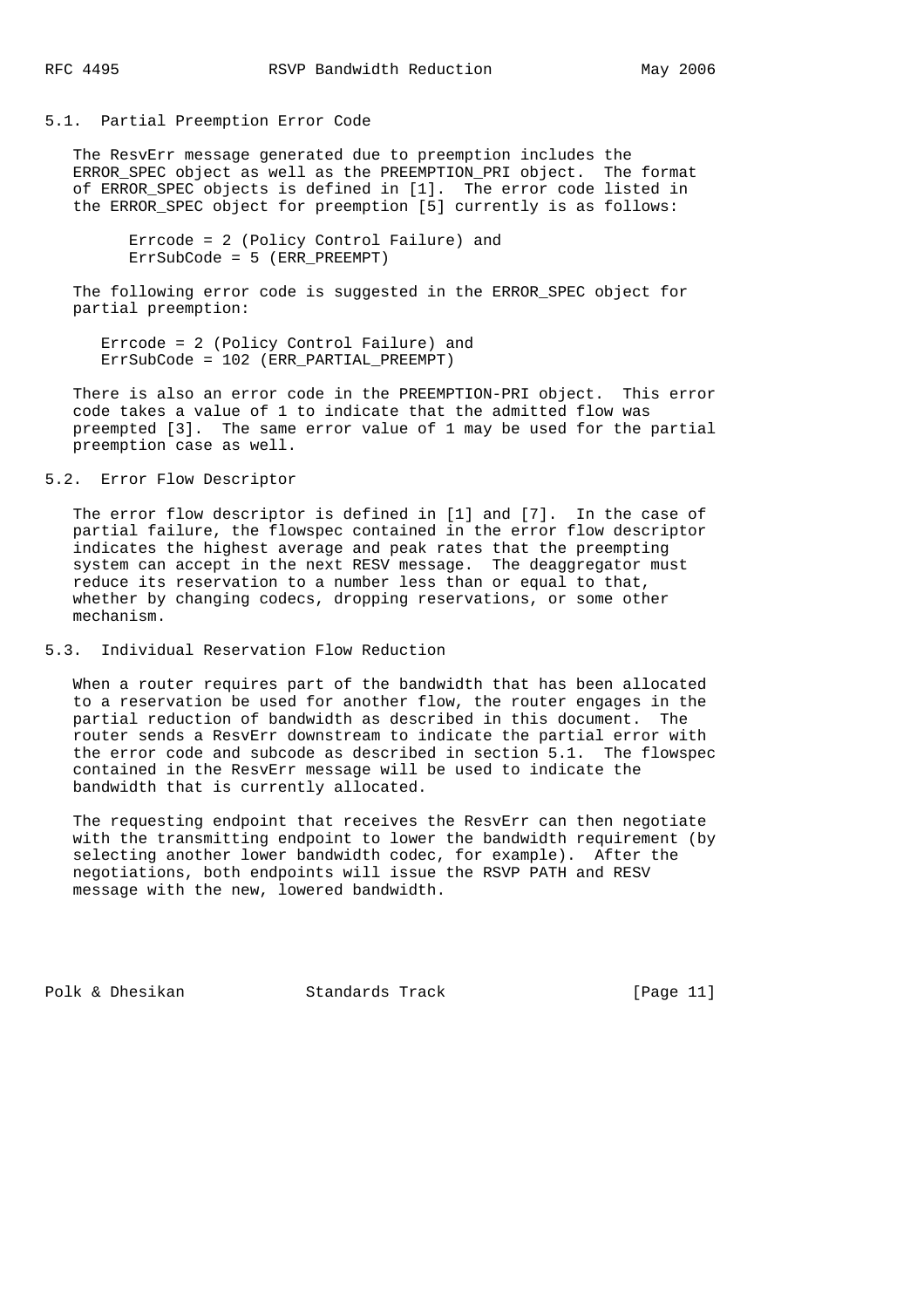# 5.4. Aggregation Reduction of Individual Flows

 When a partial failure occurs in an aggregation scenario, the deaggregator receives the ResvErr message with the reduction indication from a router in the path of the aggregate. It then decides whether one or more individual flows from the aggregate are to be affected by this ResvErr message. The following choices are possible:

- o If that (deaggregator) router determines that one or more individual flow(s) are to partially failed, then it sends a ResvErr message with a reduced bandwidth indication to those individual flow(s). This is as per the descriptions in the previous section (5.3).
- o If that (deaggregator) router determines that one individual flow is to be preempted to satisfy the aggregate ResvErr, it determines which flow is affected. That router transmits a new ResvErr message downstream per [3]. That same router transmits a ResvTear message upstream. This ResvTear message of an individual flow does not tear down the aggregate. Only the individual flow is affected.
- o If that (deaggregator) router determines that multiple individual flows are to be preempted to satisfy the aggregate ResvErr, it chooses which flows are affected. That router transmits a new ResvErr message downstream as per [3] to each individual flow. The router also transmits ResvTear messages upstream for the same individual flows. These ResvTear messages of an individual flow do not tear down the aggregate. Only the individual flows are affected.

 In all cases, the deaggregator lowers the bandwidth requested in the Aggregate Resv message to reflect the change.

 Which particular flow or series of flows within an aggregate are picked by the deaggregator for bandwidth reduction or preemption is outside the scope of this document.

5.5. RSVP Flow Reduction Involving IPsec Tunnels

 RFC 2207 (per [8]) specifies how RSVP reservations function in IPsec data flows. The nodes initiating the IPsec flow can be an end-system like a computer, or it can router between two end-systems, or it can be an in-line bulk encryption device immediately adjacent to a router interface; [11] directly addresses this later scenario.

Polk & Dhesikan Standards Track [Page 12]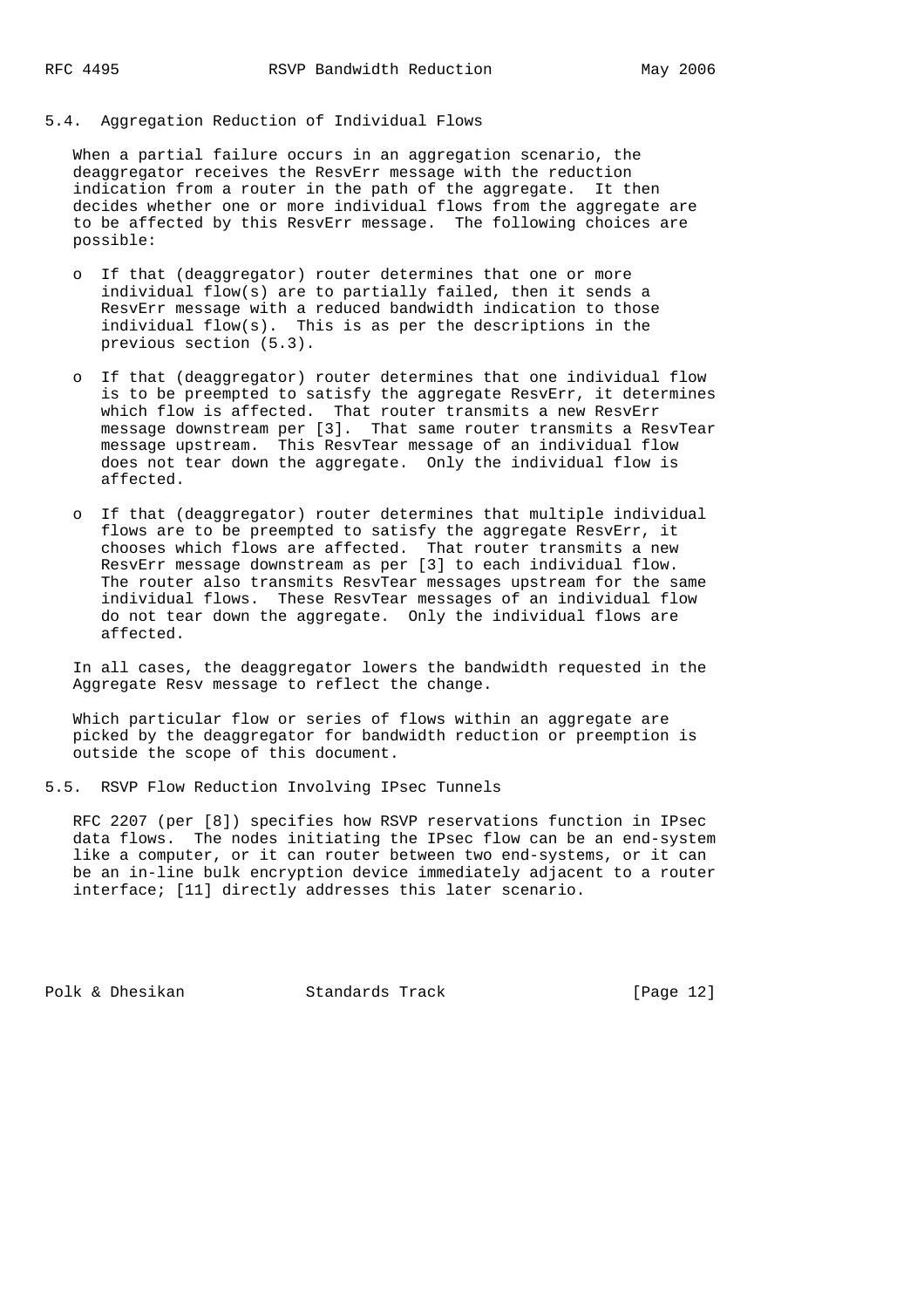The methods of identification of an IPsec with reservation flow are different from non-encrypted flows, but how the reduction mechanism specified within this document functions is not.

 An IPsec with reservation flow is, for all intents and purposes, considered an individual flow with regard to how to reduce the bandwidth of the flow. Obviously, an IPsec with reservation flow can be a series of individual flows or disjointed best-effort packets between two systems. But to this specification, this tunnel is an individual RSVP reservation.

 Anywhere within this specification that mentions an individual reservation flow, the same rules of bandwidth reduction and preemption MUST apply.

5.6. Reduction of Multiple Flows at Once

 As a cautionary note, bandwidth SHOULD NOT be reduced across multiple reservations at the same time, in reaction to the same reduction event. A router not knowing the impact of reservation bandwidth reduction on more than one flow may cause more widespread ill effects than is necessary.

 This says nothing to a policy where preemption should or should not occur across multiple flows.

6. Backwards Compatibility

 Backwards compatibility with this extension will result in RSVP operating as it does without this extension, and no worse. The two routers involved in this extension are the router that had the congested interface and the furthest downstream router that determines what to do with the reduction indication.

 In the case of the router that experiences congestion or otherwise needs to reduce the bandwidth of an existing reservation:

- If that router supports this extension:
	- #1 it generates the ResvErr message with the error code indicating the reduction in bandwidth.
	- #2 it does not generate the ResvTear message.
- If that router does not support this extension, it generates both ResvErr and ResvTear messages according to [1].

Polk & Dhesikan Standards Track [Page 13]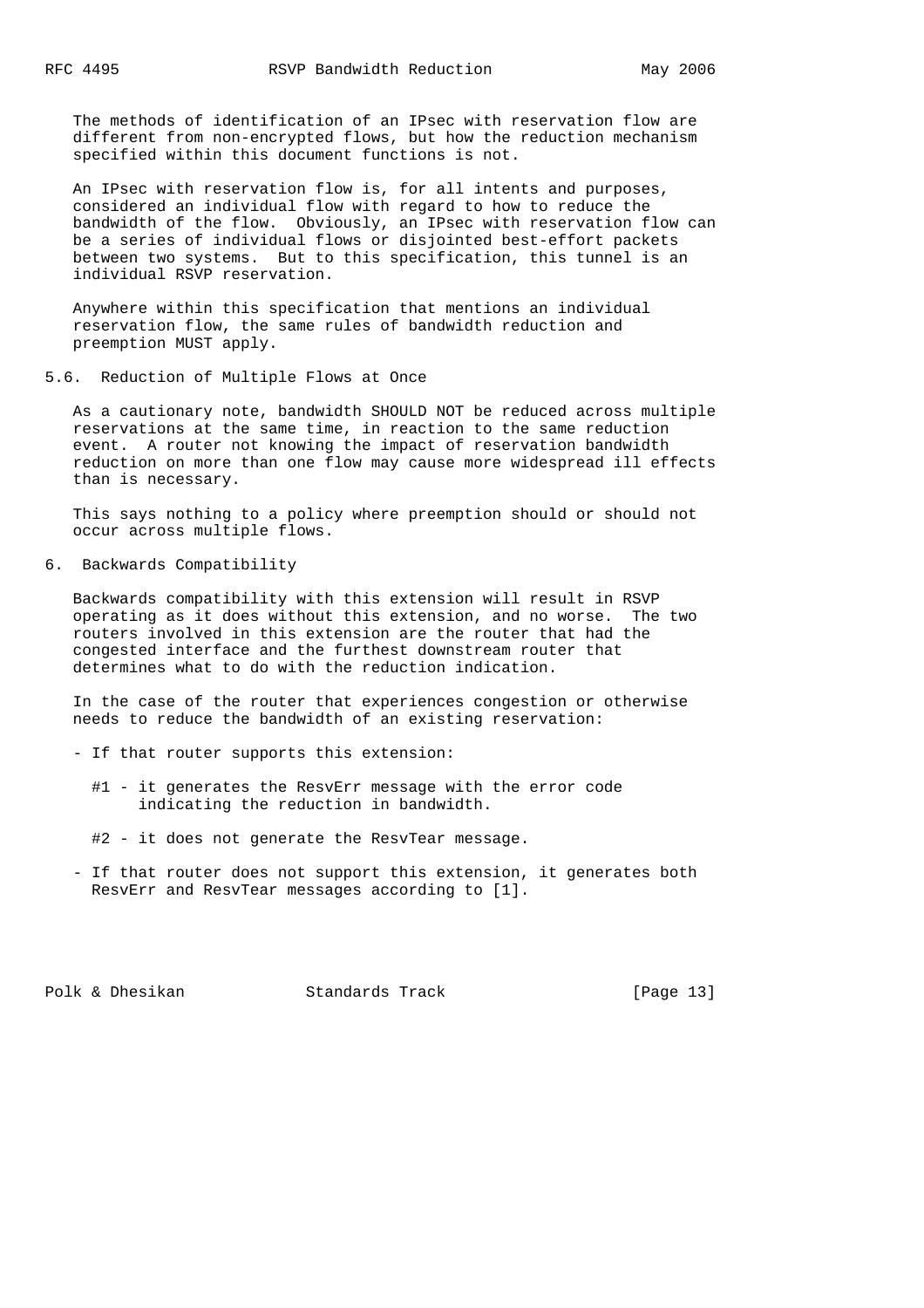In the case of the router at the extreme downstream of a reservation that receives the ResvErr message with the reduction indication:

- If that router does support this extension:
	- #1 it processes this error message and applies whatever local policy it is configured to do to determine how to reduce the bandwidth of this designated flow.
- If the router does not support this extension:
	- #1 it processes the ResvErr message according to [1] and all extensions it is able to understand, but not this extension from this document.

 Thus, this extension does not cause ill effects within RSVP if one or more routers support this extension, and one or more routers do not support this extension.

7. Security Considerations

 This document does not lessen the overall security of RSVP or of reservation flows through an aggregate.

 If this specification is implemented poorly - which is never intended, but is a consideration - the following issues may arise:

- 1) If the ResvTear messages are transmitted initially (at the same time as the ResvErr messages indicating a reduction in bandwidth is necessary), all upstream routers will tear down the entire reservation. This will free up the total amount of bandwidth of this reservation inadvertently. This may cause the re establishment of an otherwise good reservation to fail. This has the most severe affects on an aggregate that has many individual flows that would have remained operational.
- 2) Just as RSVP has the vulnerability of premature termination of valid reservations by rogue flows without authentication [12, 13], this mechanism will have the same vulnerability. Usage of RSVP authentication mechanisms is encouraged.

Polk & Dhesikan Standards Track [Page 14]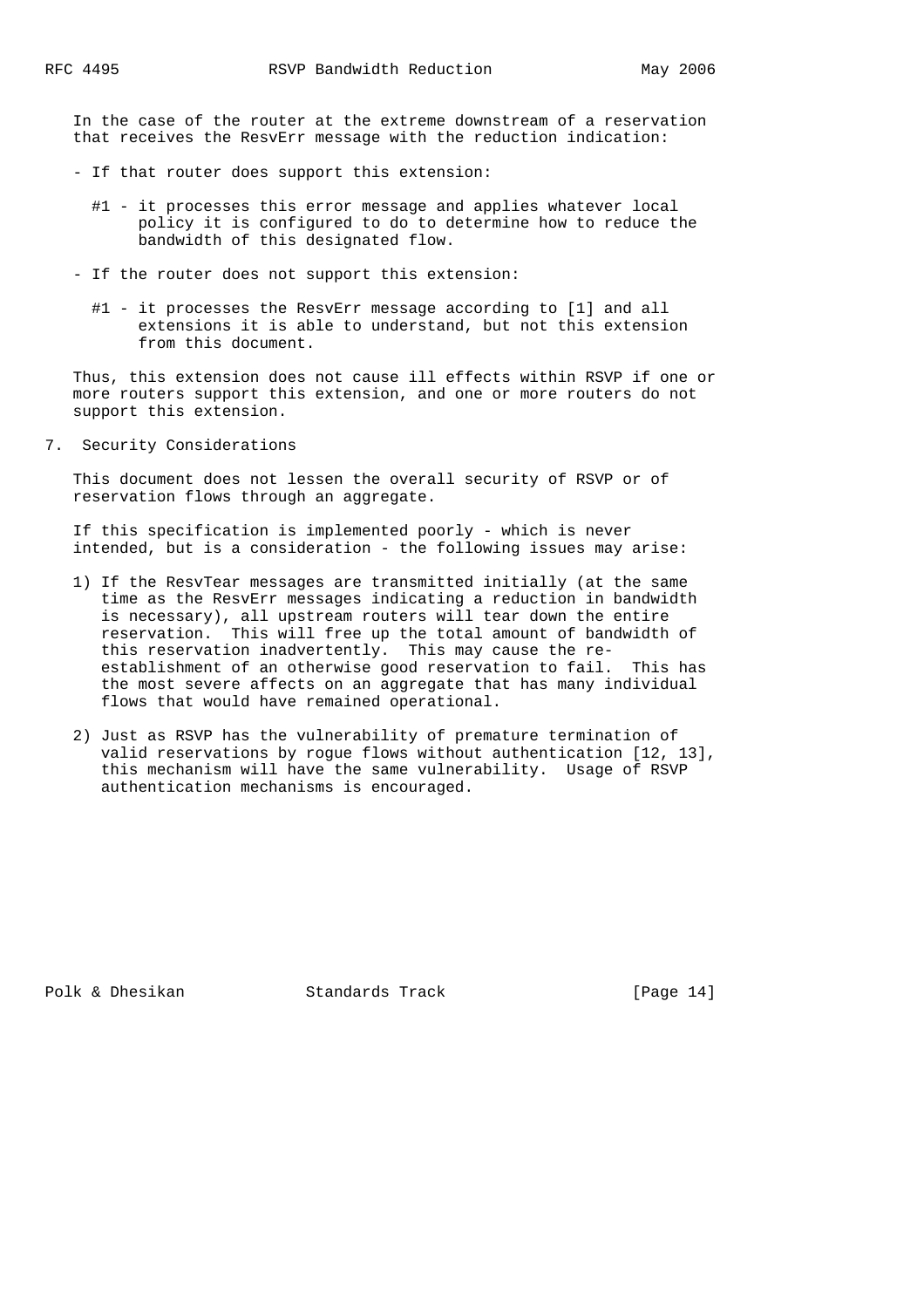8. IANA Considerations

 The IANA has assigned the following from RFC 4495 (i.e., this document):

 The following error code has been defined in the ERROR\_SPEC object for partial reservation failure under "Errcode = 2 (Policy Control Failure)":

ErrSubCode = 102 (ERR\_PARTIAL\_PREEMPT)

The behavior of this ErrSubCode is defined in this document.

9. Acknowledgements

 The authors would like to thank Fred Baker for contributing text and guidance in this effort and to Roger Levesque and Francois Le Faucheur for helpful comments.

10. References

- 10.1. Normative References
	- [1] Braden, R., Ed., Zhang, L., Berson, S., Herzog, S., and S. Jamin, "Resource ReSerVation Protocol (RSVP) -- Version 1 Functional Specification", RFC 2205, September 1997.
	- [2] Baker, F., Iturralde, C., Le Faucheur, F., and B. Davie, "Aggregation of RSVP for IPv4 and IPv6 Reservations", RFC 3175, September 2001.
	- [3] Herzog, S., "Signaled Preemption Priority Policy Element", RFC 3181, October 2001.
	- [4] Bradner, S., "Key words for use in RFCs to Indicate Requirement Levels", BCP 14, RFC 2119, March 1997.
	- [5] Herzog, S., "RSVP Extensions for Policy Control", RFC 2750, January 2000.
	- [6] Berger, L., Gan, D., Swallow, G., Pan, P., Tommasi, F., and S. Molendini, "RSVP Refresh Overhead Reduction Extensions", RFC 2961, April 2001.
	- [7] Wroclawski, J., "The Use of RSVP with IETF Integrated Services", RFC 2210, September 1997.

Polk & Dhesikan Standards Track [Page 15]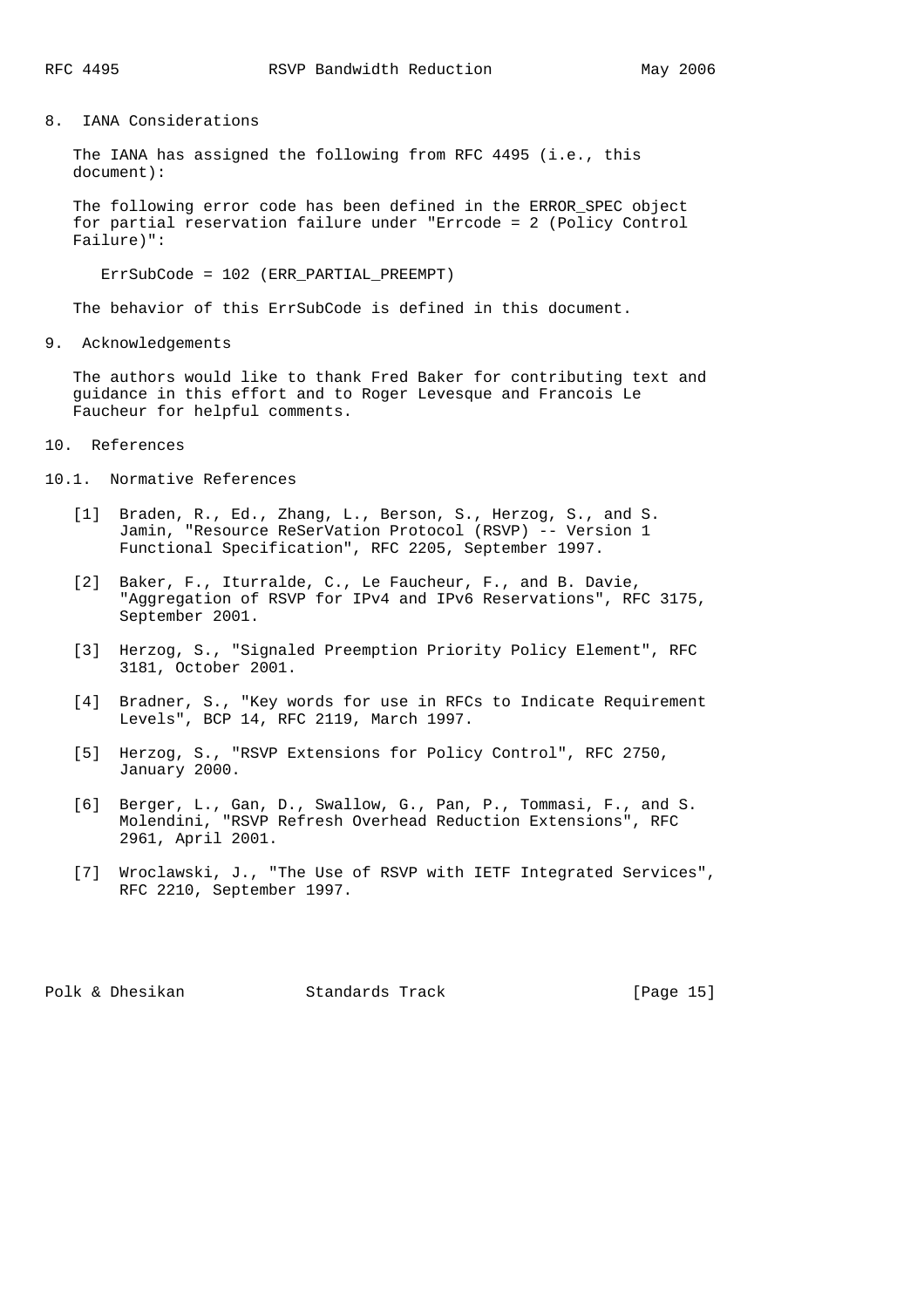- [8] Berger, L. and T. O'Malley, "RSVP Extensions for IPSEC Data Flows", RFC 2207, September 1997.
- 10.2. Informative References
	- [9] Rosenberg, J., Schulzrinne, H., Camarillo, G., Johnston, A., Peterson, J., Sparks, R., Handley, M., and E. Schooler, "SIP: Session Initiation Protocol", RFC 3261, June 2002.
	- [10] Ramakrishnan, K., Floyd, S., and D. Black, "The Addition of Explicit Congestion Notification (ECN) to IP", RFC 3168, September 2001.
	- [11] Le Faucheur, F., Davie, B., Bose, P., Christou, C., and M. Davenport, "Generic Aggregate RSVP Reservations", Work in Progress, October 2005.
	- [12] Baker, F., Lindell, B., and M. Talwar, "RSVP Cryptographic Authentication", RFC 2747, January 2000.
	- [13] Braden, R. and L. Zhang, "RSVP Cryptographic Authentication -- Updated Message Type Value", RFC 3097, April 2001.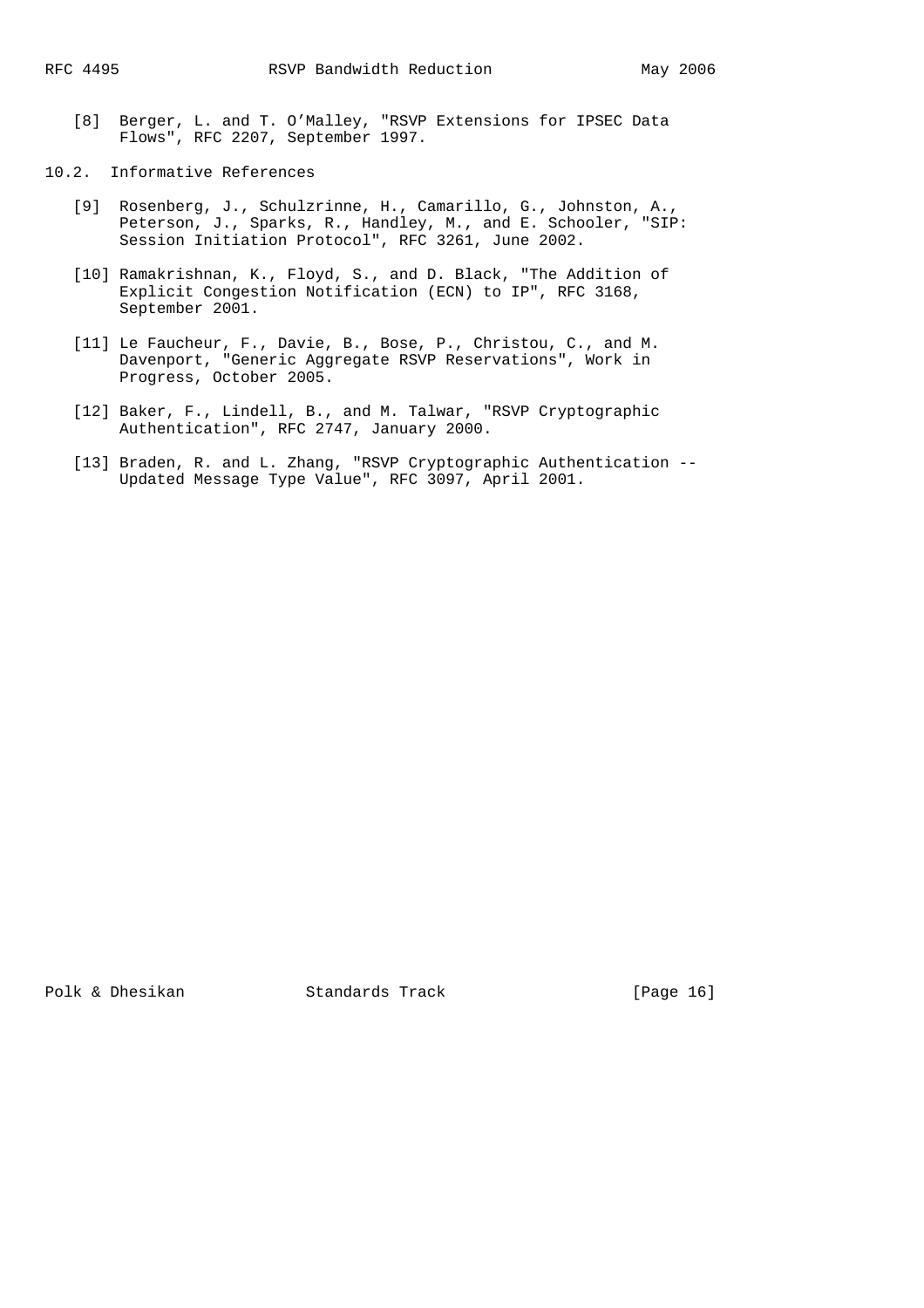# Appendix A. Walking through the Solution

 Here is a concise explanation of roughly how RSVP behaves with the solution to the problems presented in Sections 2 and 3 of this document. There is no normative text in this appendix.

 Here is a duplicate of Figure 2 from section 3 of the document body (to bring it closer to the detailed description of the solution).



Polk & Dhesikan Standards Track [Page 17]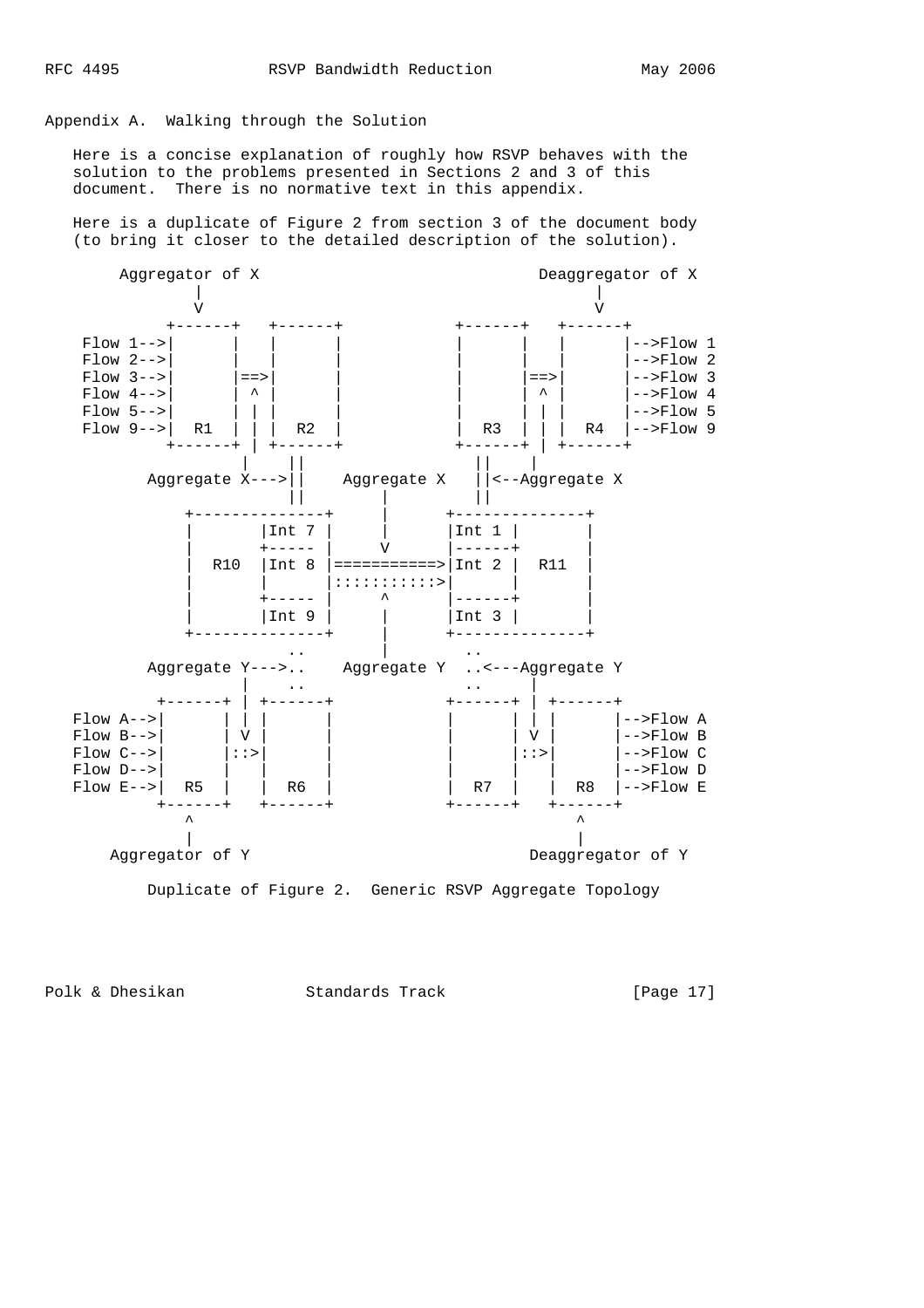Looking at Figure 2, aggregate X (with five 80 kbps flows) traverses:

 $R1 == R2 == R10 == R11 == R3 == R4$ 

And aggregate Y (with five 80 kbps flows) traverses:

R5 ::> R6 ::> R10 ::> R11 ::> R7 ::> R8

 Both aggregates are 400 kbps. This totals 800 kbps at Int 7 in R10, which is the maximum bandwidth that RSVP has access to at this interface. Signaling messages still traverse the interface without problem. Aggregate X is at a higher relative priority than aggregate Y. Local policy in this example is for higher relative priority flows to preempt lower-priority flows during times of congestion. The following points describe the flow when aggregate A is increased to include Flow 9.

- o When Flow 9 (at 80 kbps) is added to aggregate X, R1 will initiate the PATH message towards the destination endpoint of the flow. This hop-by-hop message will take it through R2, R10, R11, R3, and R4, which is the aggregate X path (that was built per [2] from the aggregate's initial setup) to the endpoint node.
- o In response, R4 will generate the RESV (reservation) message (defined behavior per [1]). This RESV from the deaggregator indicates an increase bandwidth sufficient to accommodate the existing 5 flows (1, 2, 3, 4, and 5) and the new flow (9), as stated in [2].
- o As mentioned before, in this example, Int 8 in R10 can only accommodate 800 kbps, and aggregates X and Y have each already established 400 kbps flows comprised of five 80 kbps individual flows. Therefore, R10 (the interface that detects a congestion event in this example) must make a decision about this new congestion generating condition in regard to the RESV message received at Int 8.
- o Local policy in this scenario is to preempt lower-priority reservations to place higher-priority reservations. This would normally cause all of aggregate Y to be preempted just to accommodate aggregate X's request for an additional 80 kbps.
- o This document defines how aggregate Y is not completely preempted, but reduced in bandwidth by 80 kbps. This is contained in the ResvErr message that R10 generates (downstream) towards R11, R7, and R8. See section 5 for the details of the error message.

Polk & Dhesikan Standards Track [Page 18]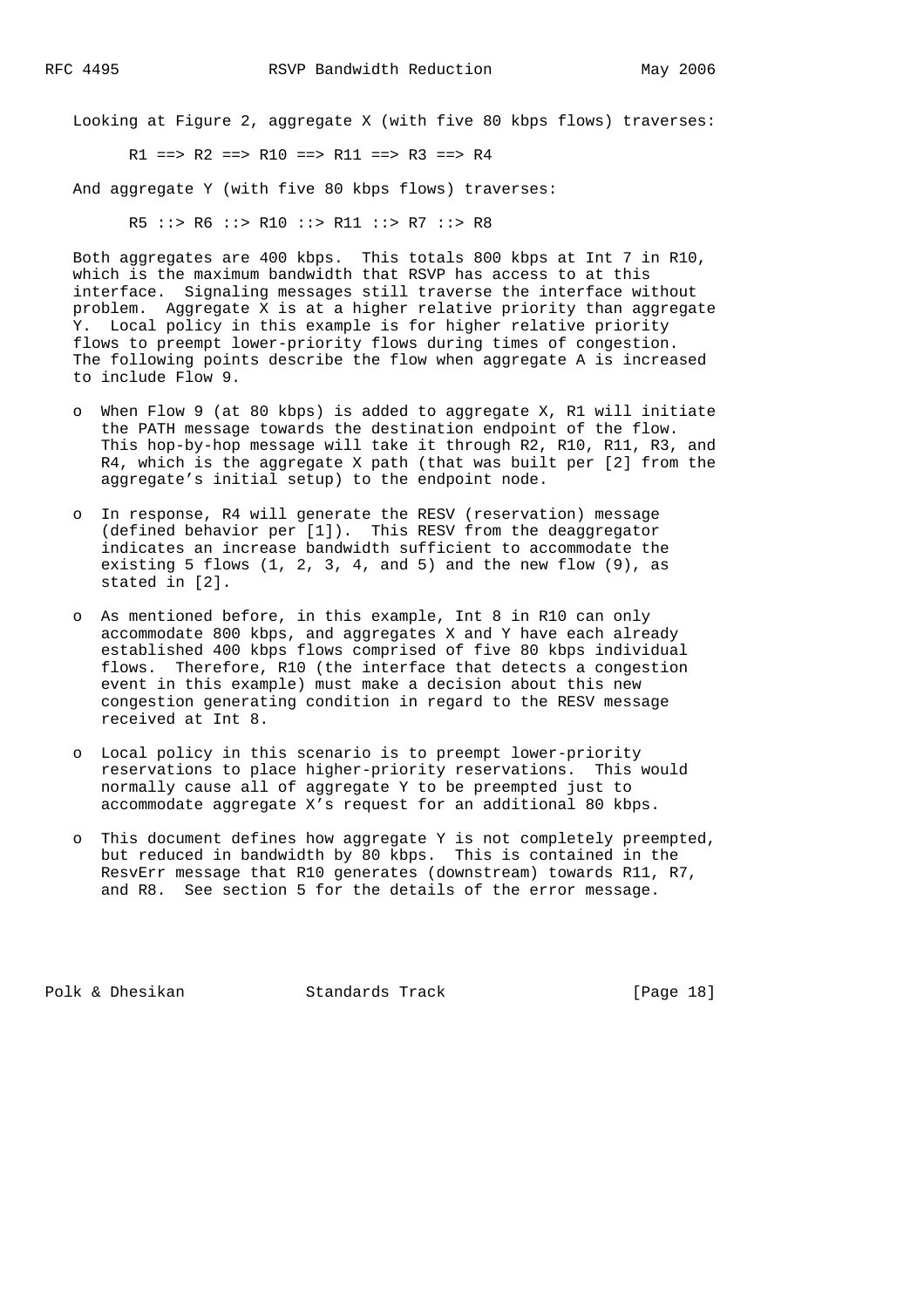- o Normal operation of RSVP is to have the router that generates a ResvErr message downstream to also generate a ResvTear message upstream (in the opposite direction, i.e., towards R5). The ResvTear message terminates an individual flow or aggregate flow. This document calls for that message not to be sent on any partial
- o R8 is the deaggregator of aggregate Y. The deaggregator controls all the parameters of an aggregate reservation. This will be the node that reduces the necessary bandwidth of the aggregate as a response to the reception of an ResvErr message (from R10) indicating such an action is called for. In this example, bandwidth reduction is accomplished by preempting an individual flow within the aggregate (perhaps picking on Flow D for individual preemption by generating a ResvErr downstream on that individual flow).
- o At the same time, a ResvTear message is transmitted upstream on that individual flow (Flow D) by R8. This will not affect the aggregate directly, but is an indication to the routers (and the source end-system) which individual flow is to be preempted.
- o Once R8 preempts whichever individual flow (or 'bandwidth' at the aggregate ingress), it transmits a new RESV message for that aggregate (Y), not for a new aggregate. This RESV from the deaggregator indicates a decrease in bandwidth sufficient to accommodate the remaining 4 flows  $(A, B, C, and E)$ , which is now 320 kbps (in this example).
	- o This RESV message travels the entire path of the reservation, resetting all routers to this new aggregate bandwidth value. This should be what is necessary to prevent a ResvTear message from being generated by R10 towards R6 and R5.

 R5 will not know through this RESV message which individual flow was preempted. If in this example, R8 was given more bandwidth to keep, it might have transmitted a bandwidth reduction ResvErr indication towards the end-system of Flow D. In that case, a voice signaling protocol (such as SIP) could have attempted a renegotiation of that individual flow to a reduced bandwidth (say, but changing the voice codec from G.711 to G. 729). This could have saved Flow D from preemption.

Polk & Dhesikan Standards Track [Page 19]

failure of reservation.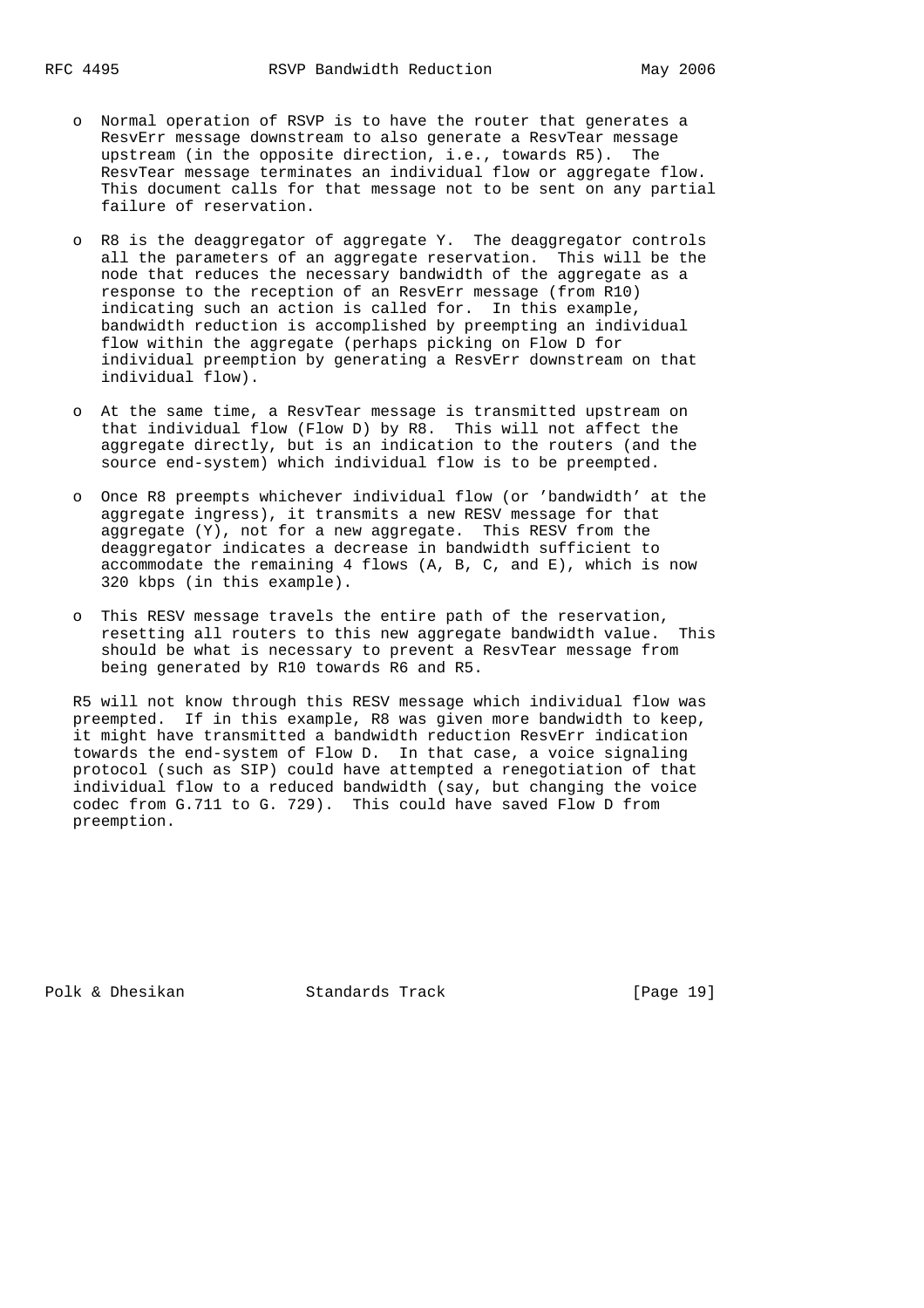Authors' Addresses

 James M. Polk Cisco Systems 2200 East President George Bush Turnpike Richardson, Texas 75082 USA

EMail: jmpolk@cisco.com

 Subha Dhesikan Cisco Systems 170 W. Tasman Drive San Jose, CA 95134 USA

EMail: sdhesika@cisco.com